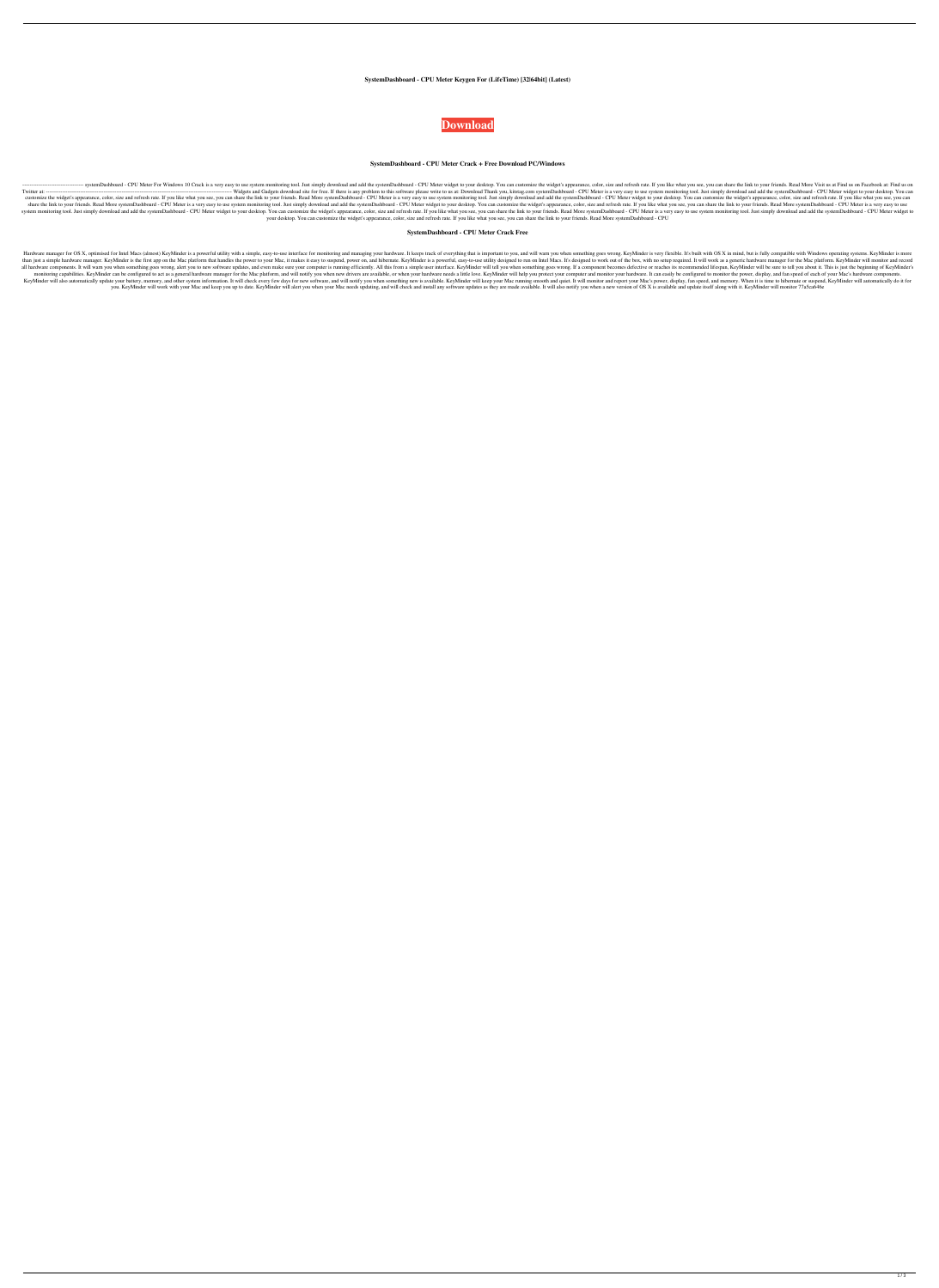### **SystemDashboard - CPU Meter Crack +**

systemDashboard is a CPU meter that will show you the total percentage of usage for your CPU (S, I and S+I), as well as the usage of your system RAM and the current users. You can even toggle between all or individual user to start the installation process. After the browser installation process has completed successfully, you will be prompted to restart your browser for the changes to take effect. If you are using Safari, you can either pre Widget Engine that comes with Safari does not support all the features in systemDashboard - CPU Meter. In order to make use of all the advanced features, you need to upgrade to the latest version. To do so, download the la restart the web browser. The systemDashboard - CPU Meter shortcut will appear on your desktop. If the shortcut does not appear on your desktop, make sure that you also have Yahoo! Widget Engine installed on your PC, as wel the text box, type the path to the shortcut you want to create. The path can be obtained by clicking on the 'Shortcut' button in the desktop toolbar and then searching for the shortcut in the address bar. In case you want desktop and the new icon will be added to the desktop. Alternatively, you can also right-click on the desktop and select 'New Folder'. Then, right-click on the new folder and select 'Create Shortcut'. Follow the same proce

#### **What's New In?**

systemDashboard is a CPU activity meter and widget for KDE desktop, based on the open source Widget Engine from Yahoo.systemDashboard - CPU Meter is a lightweight widget that enables you to keep an eye on your CPU load rig systemDashboard is a CPU activity meter and widget for KDE desktop, based on the open source Widget Engine from Yahoo. systemDashboard - CPU Meter is a lightweight widget that enables you to keep an eye on your desktop scr 18-02-2010 Disclaimer: This program is not affiliated with the developers of the Widget Engine, Yahoo! Inc. or Yahoo! Inc. or Yahoo! Inc. nor does it claim to be such. This software is for informational purposes only and m unique numbers that uniquely identify a process. PIDs can be used to determine which processes are running in a system. After installing PID Manager, you can access PID Manager by right-clicking on the tray icon. You can v confusing for users that have no knowledge of what PIDs are or how to work with them. Of course, there is a simple search tool that allows users to search for PIDs by process name or by process ID. PID Manager has a number After installing the program, you will be greeted by a simple interface. This interface is fairly straightforward and is designed to provide a number of basic features and functions. In order to get started, you will need change the status of any running processes. You can also close processes, or kill processes. To kill a processes. To kill a process, you will need to know the PID of the process. You can easily get the PID by opening a pro